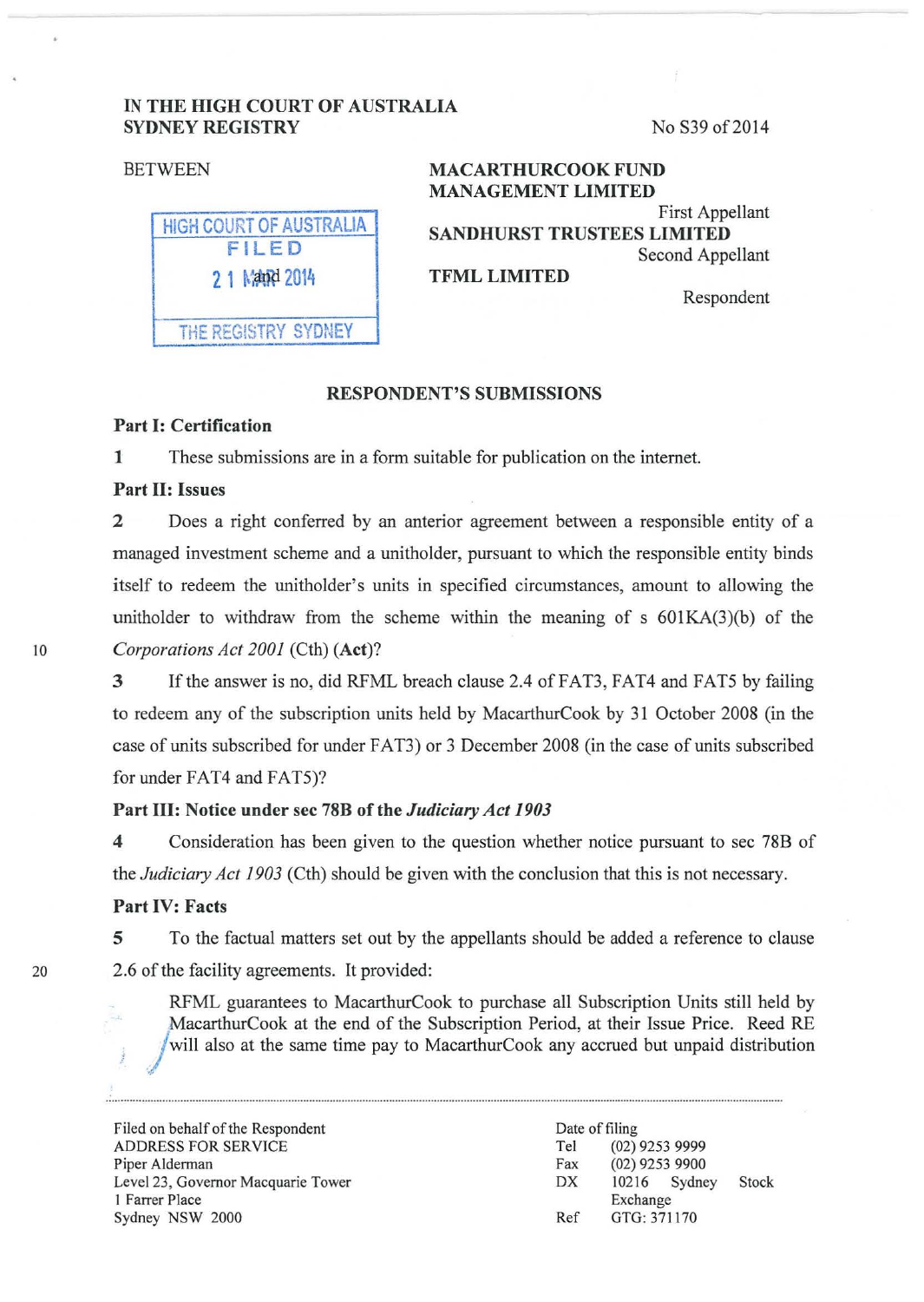on the Subscription Units for the period ending on the date the Subscription Units are purchased.

**6** It was common ground that RFML was in breach of this provision. The Court of Appeal ordered the entry of judgment against RFML (by then called Zhaofeng Funds Management Ltd) for some \$17m in damages and interest.

### **Part V: Legislation**

**7** The appellants' statement of applicable legislative provisions is accepted.

#### **Part VI: Argument**

## 10 *The application ofs 601KA(3)(b)*

**8** TFML's argument on the issue of statutory construction can be stated briefly. The critical provision is s 601KA(3)(b). It provides that, if a registered scheme is not liquid, a responsible entity must not allow a member to withdraw from the scheme otherwise than in accordance with the scheme's constitution and ss 601KB to 601KE of the Act. It is common ground that the scheme in the present case was not liquid at any material time {CA [27]}. (A scheme is liquid if liquid assets account for at least 80% of the value of scheme property: s  $601KA(4)$ .) The question is whether the provision made by clause 2.4 of the facility agreements amounts to allowing MacarthurCook to withdraw from the scheme within the meaning of  $s$  601KA(3)(b).

20 **9** The question must be answered yes. Clause 2.4 imposed an obligation on RFML to redeem MacarthurCook's units within a stipulated period on the happening of a particular event, being the receipt of funds as a result of accepted applications under the public offer made by RFML. Correlative to that obligation was the right of MacarthurCook to have such a redemption occur. By entering into the various facility agreements, RFML allowed MacarthurCook to withdraw from the scheme, if and to the extent that funds were received as a result of accepted applications under the public offer.

**10** This was in substance the approach taken by Meagher JA (with whom the other members of the Court of Appeal agreed) at [35]-[36]. His Honour there explained that the effect of clause 2.4 of the facility agreements was to give MacarthurCook a right to have its 30 units redeemed, and to impose on RFML a correlative obligation to effect a withdrawal, on the happening of certain events. The clause amounted to allowing a member to withdraw from the scheme within the meaning of s 601KA(3)(b) for the reason that RFML had bound itself in advance to allow a redemption to occur. It followed that the procedures in ss 601KB-KE had to be followed before any redemption of MacarthurCook's units pursuant to clause 2.4 could occur.

2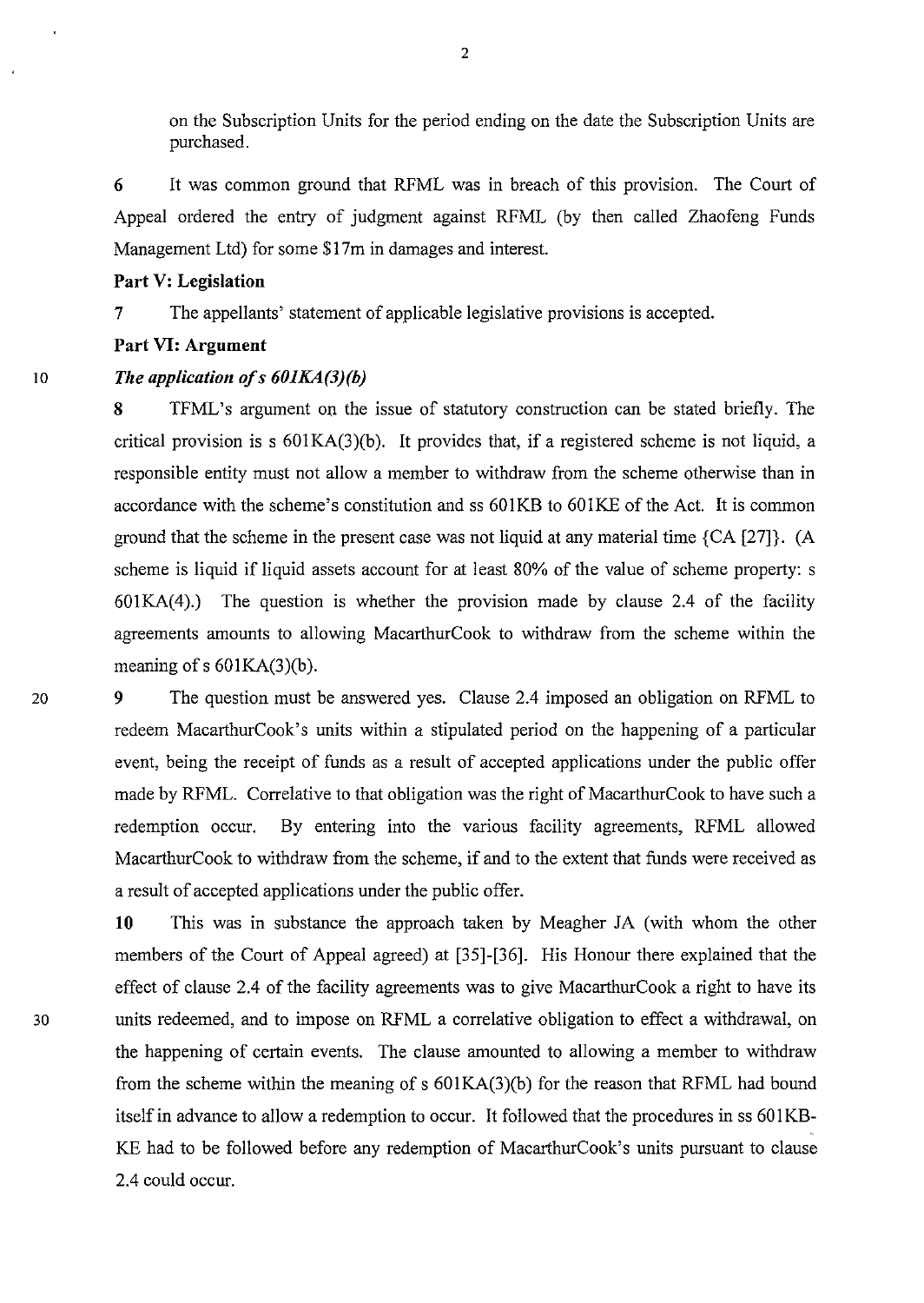# *1'!1e statutory context and purpose*

**11** This approach is entirely consistent with the statutory context and purpose disclosed by Part 5C.6.

**12** The prohibition imposed by s 601KA(3)(b) is relaxed, relevantly, upon compliance with the provisions of ss 601KB to 601KE. Those sections lay down important safeguards which apply to withdrawals from trusts that are not liquid.

**13** Section 601KB includes requirements that a withdrawal offer be made only to the extent that particular assets are available and able to be converted to money in time to satisfy withdrawal requests that members may make in response to the offer (s  $601KB(1)$ ); the offer 10 specify the assets that will be used to satisfy withdrawal requests (s  $601KB(3)(b)$ ); the offer specify the amount of money that is expected to be available when those assets are converted to money (s  $601KB(3)(c)$ ); and the offer specify the method for dealing with withdrawal requests if the money available is insufficient to satisfy all requests (s 601KB(3)(d)).

> 13 Section 601KD specifies that no request made under the withdrawal offer may be satisfied while the offer is still open, and provides a formula to ensure that where there are insufficient assets to satisfy all withdrawal requests, requests are satisfied proportionately.

> **14** Section 601KE(2) provides that the responsible entity must cancel a withdrawal offer before it closes if it is in the best interests of members to do so.

**15** Provision is made for regulatory oversight by ensuring a copy of the withdrawal offer, 20 and any cancellation of the offer, is lodged with ASIC (s 601KB(4); s 601KE(3)).

> **16** The purpose served by these provisions is clear without recourse to extrinsic materials. It is to provide an ordered process for satisfaction of withdrawal requests that directs the attention of the responsible entity to the sufficiency of assets available to meet the requests that may be made, seeks to provide for equality of treatment between members, and ensures that those members who choose to withdraw are not permitted to do so at the expense of those who choose to remain. As Meagher JA explained {CA [45]}, observance of these requirements would make it less likely that the ongoing financial viability of the scheme would be threatened by the offer of an opportunity to withdraw.

**17** These purposes are directly relevant to a circumstance in which a member evinces an 30 intention to withdraw from a scheme by stipulating in advance (whether as part of the contract of issue or by some other agreement) for a right to have its units redeemed on the happening of certain future events. There is every reason why members of a scheme should be protected from possible depletion of the assets of the scheme, resulting from the responsible entity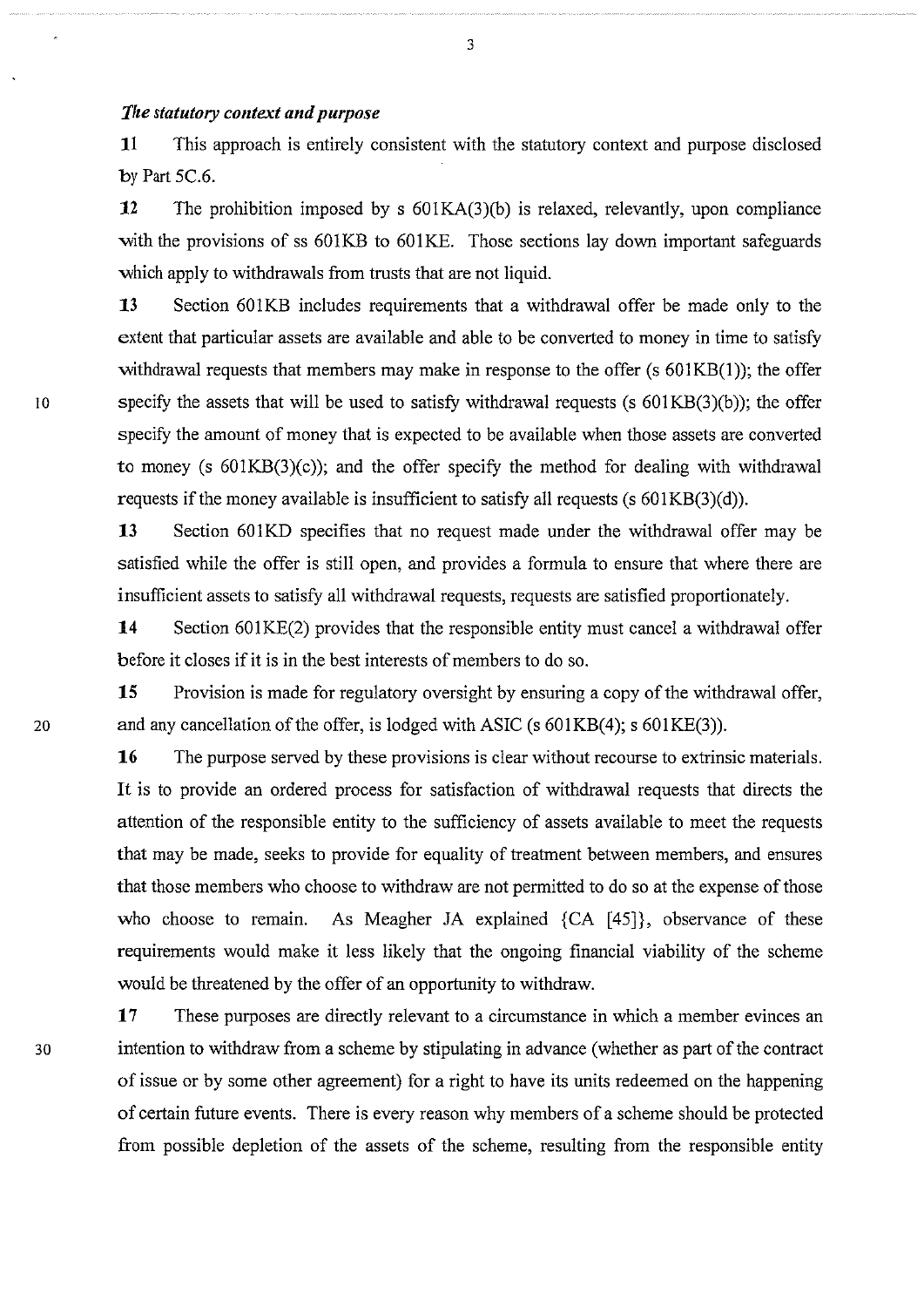giving effect to an agreement entered into before any offer to withdraw is made to members at large.

### *Legislative history*

**18** Patt SC.6 was introduced into the former Corporations Law **(Law)** by the *Managed Investments Act* 1998 (Cth). That Act introduced a new regime, Chapter SC, to govern the regulation of managed investment schemes. Prior to that time, schemes of that kind were regulated as "prescribed interest schemes" pursuant to Div 5 of Part 7.12 of the Law.

**19** However, even before the introduction of Chapter SC, the Law made special provision for the regulation of withdrawals from unlisted property trusts. This was contained in Div SA 10 of Part 7.12, introduced into the Corporations Law in I 991. The history and background to that division is discussed by Hely J in *Cachia v Westpac Financial Services Ltd* (2000) I 70 ALR 6S at [3]-[6]. In short, it was introduced to address the large volume of buy back requests being received by trustees in consequence of a decline in property values at the time.

**20** Relevantly, ss 1076D and 1076E laid down a mechanism which required a trustee to consider whether redeeming units pursuant to an outstanding request would be likely to have a material adverse effect on the value of the remaining units in the trust, or on the interests of holders of those units, and if satisfied that it would have that effect, to apply to the Commission to prohibit the redemption. An "outstanding request" meant a request by a unitholder with which the trustee was, or may become, required or entitled to comply, by 20 redeeming units to which the request related (sees 1076D(2), which in tum calls up various terms defined in s 1076A). The sorts of requests encompassed by that definition would have included an insistence by a unitholder on performance by the trustee of a contractual obligation to redeem.

**21** Although there is no definition of "withdraw" in Patt SC.6, it is unlikely that the scope of the protection conferred by that part is intended to be narrower than that which Div SA of Patt 7.12 previously afforded to unlisted property trusts. The introduction of Part SC.6, like that of Div SA of Patt 7.12 before it, owes its origins to the decline in commercial property values in the late 1980s, which had led to an increase in redemption requests from unlisted property trusts: *Westfield Management vAMP Capital Property Nominees* (2012) 247 CLR 30 129 at [11]-[12]; Australian Law Reform Commission and Companies and Securities Advisory Committee, *Collective Investments: Other People's Money,* Report No 6S (19903), vol 1, para [1.5]. In an important respect, Part 5C.6 broadens the scope of legislative protection by extending it to all managed investment schemes. In the absence of a clear indication to the contrary, and having regard to the matters of context and purpose already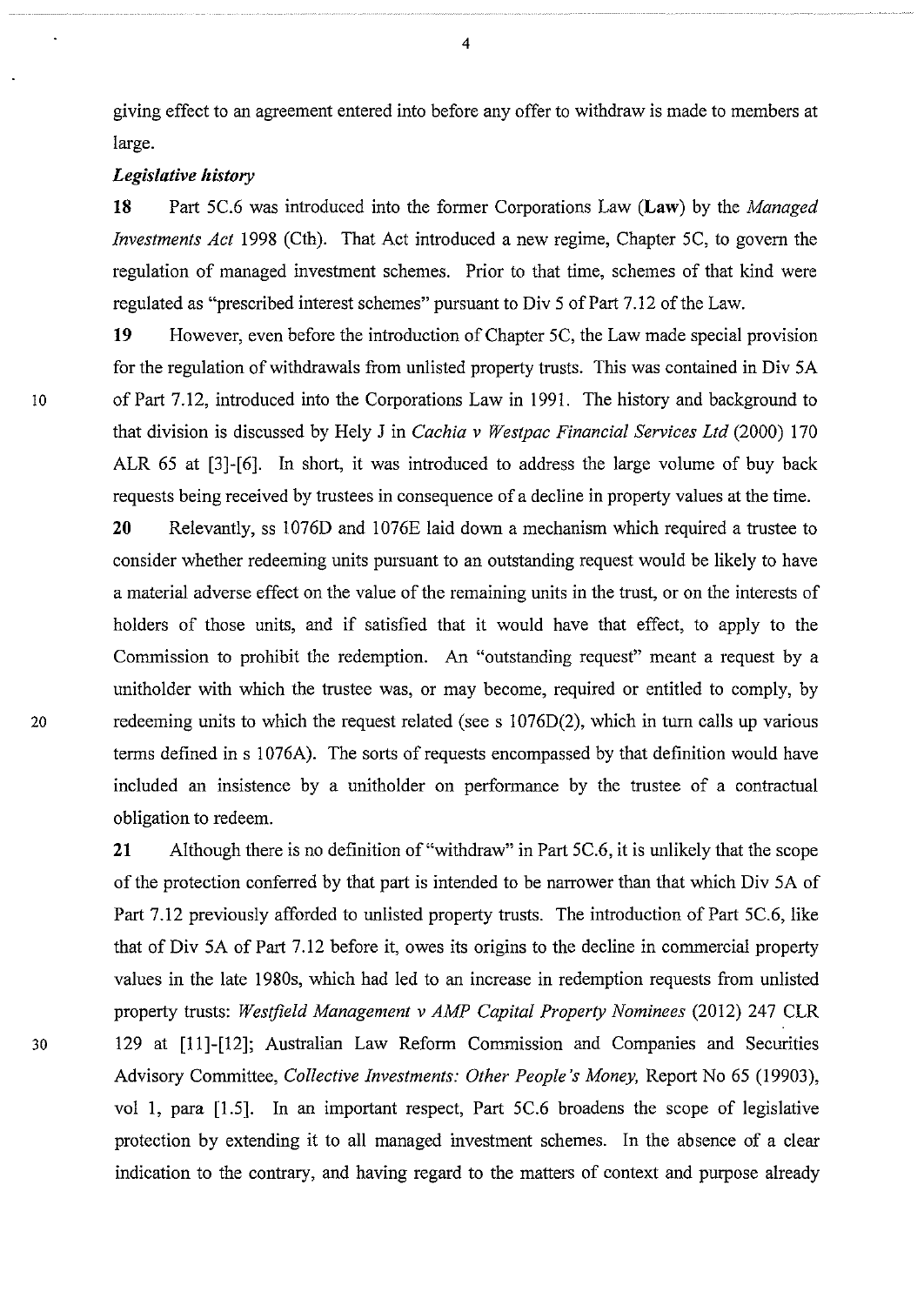identified, the Court would not conclude that Part 5C.6 is incapable of applying to an arrangement of the kind which MacarthurCook entered into in the present case.

### *Relevant provisions of the constitution*

**22** The characterisation of clause 2.4 for which TFML contends is supported by an analysis of the terms of the scheme's constitution. Such an analysis is essential, because clause 2.4 is not a source of power for RFML to redeem units. Any redemption RFML could have effected in pursuance of its obligation under that clause must be a redemption which the constitution otherwise empowered it to effect. In this regard, the provision made by clauses 6 and 7 of the constitution is significant.

10 **23** Clause 6.1 provides that units may be redeemed at a Withdrawal Price. Clause 6.2(b) states that the Withdrawal Price must be calculated, while the trust is not liquid, at the time "the withdrawal offer" closes. Read together, these provisions indicate that for the purposes of the constitution, redemption is a concept regarded as equivalent to "withdrawal" for the purposes of Part 5C.6, in the sense that it is something that requires a withdrawal offer. That conclusion is not undermined by clause 6.3, which provides that Founder Units may be redeemed at a Withdrawal Price of \$1.00 each. The use of "redeemed" imports a requirement to make a withdrawal offer.

**24** Further, clause 7 makes comprehensive provision for the circumstances in which a withdrawal may occur in a manner which makes it plain that it is giving effect to the 20 requirements of Part 5C.6 and also s 601GA(4). The latter provision states that if members are to have a right to withdraw from the scheme, the scheme's constitution must, inter alia, specify the right and, if the right may be exercised while the scheme is not liquid, provide for the right to be exercised in accordance with Part 5C.6 and set out any other adequate procedures (consistent with that Part) that are to apply to making and dealing with withdrawal requests.

**25** Thus, clause 7.1(b) provides that a unitholder has no right to withdraw from the Trust other than in accordance with the remainder of clause 7. Clause 7.3(b) stipulates that where the trust is not liquid, a request for withdrawal may only be made "in accordance with a withdrawal offer made by the Trustee and the Act". Although the wording is awkward, 30 clearly what is meant is that the withdrawal offer must comply with the provisions of the Act. That is a reference, relevantly, to  $s$  601KA(3)(b) and, through it, to  $ss$  601KB to 601KE.

> **26** Clause 7.4 provides for the redeeming of units without a withdrawal request. However, it does not dispense with the requirement, imposed by clause 7.3(b), to make a withdrawal offer in accordance with the Act where the scheme is not liquid.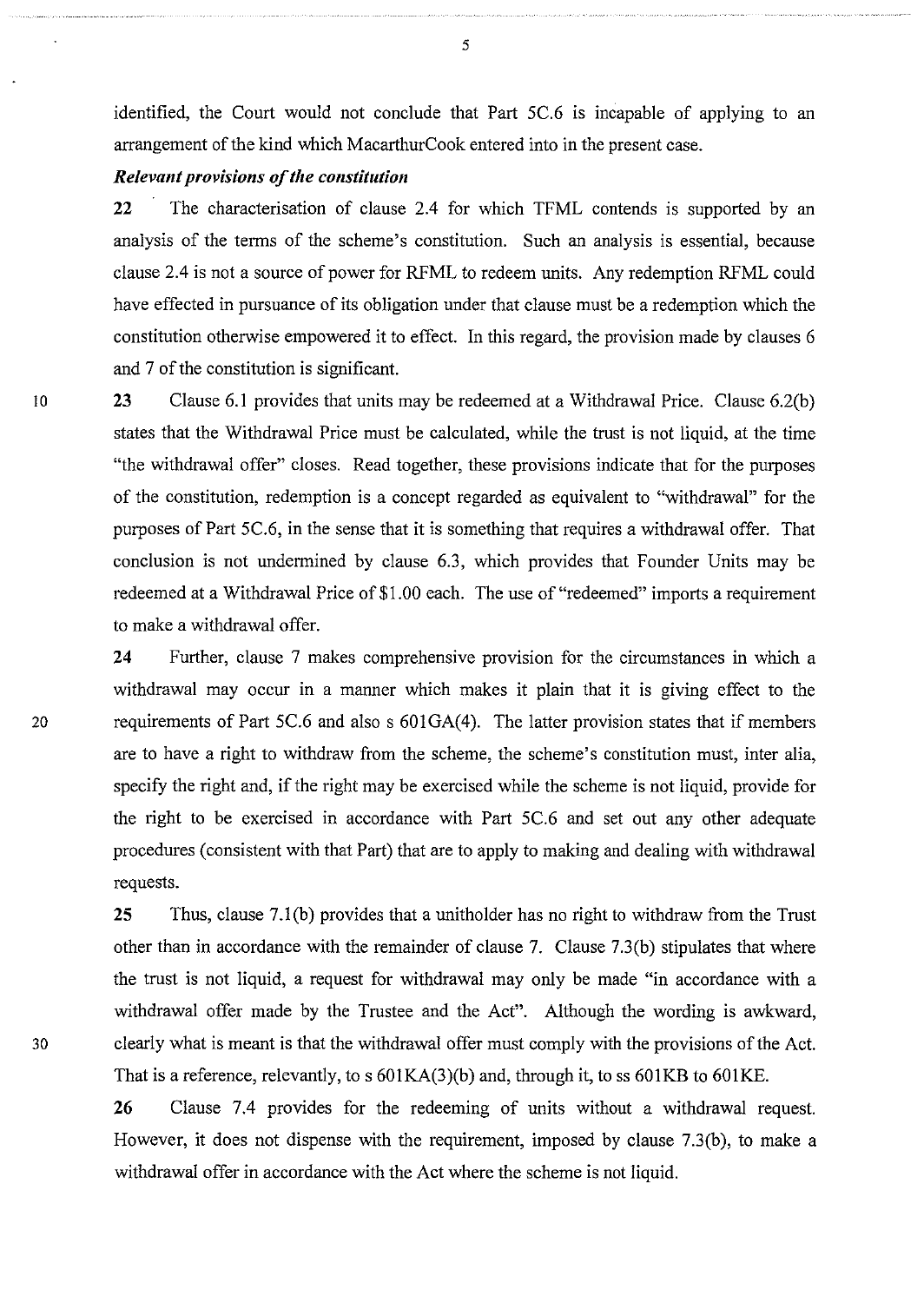**27** Clause 7.5 provides that the trustee may transfer assets to a unitholder, rather than pay cash, "in satisfaction of all or part of a withdrawal request, pursuant to a withdrawal offer, or in payment of a distribution". The fact that "withdrawal request" and "withdrawal offer" are separately provided for supports the proposition that there can be a withdrawal (requiring the making of a withdrawal offer) without any withdrawal request.

**28** Clause 7.6 provides an important limitation on all withdrawals: they may be suspended by the trustee if it is not in the best interests of unitholders for withdrawals to be made. This reflects in part  $s$  601KE(2).

**29** Clause 7.8(a) provides that a unitholder "has no right to withdraw from the trust unless 10 there is a withdrawal offer open for acceptance". That formulation indicates there is a right to withdraw but it is limited in the way prescribed by clause 7.8(a). The right is further limited by clause 7.8(b), which provides that the trustee is not at any time obliged to make a withdrawal offer.

> **30** The opening words of clause 2.4 - "Subject to compliance with any requirements under the Corporations Act and the Constitution" – call up all of these provisions. It follows that the use of "redemption" in that clause does not refer to a means of leaving the scheme that absolves the responsible entity from the need to make a withdrawal offer. Redemption under that clause confers a right on MacarthurCook to exit the scheme, but one that is regulated, like any right to withdraw, by Part 5C.6 of the Act.

## 20 *The issue of construction identified by the appellants*

**31** The appellants' submissions proceed on that basis that the Court of Appeal's decision establishes that Part 5C.6 is a code applying to all means by which a member may exit a scheme by redemption of his or her interest in the scheme {AWS 26-28}. The Court of Appeal reached no such conclusion. Indeed, Meagher JA's formulation at CA [36] is inconsistent with any such proposition. His Honour there said: "Neither the language nor the context of s 601KA suggest that when addressing *whether* a proposed redemption would involve the responsible entity allowing a member to withdraw from the scheme, regard should be had to whether the responsible entity had bound itself to do so..." (emphasis added).

**32** The position is not affected by the observations of Meagher JA at CA [28], where his 30 Honour stated that in Part 5C.6 withdrawing "describes" exiting the collective investment scheme during its continued operation by receiving a payment of money out of the scheme funds in exchange for the extinguishment of the interest held in the scheme { cf AWS 25}. That is a statement of the bounds of the notion of withdrawal as it is used in Part 5C.6. It is not a definition or a test to be applied in determining whether any given transaction is in fact a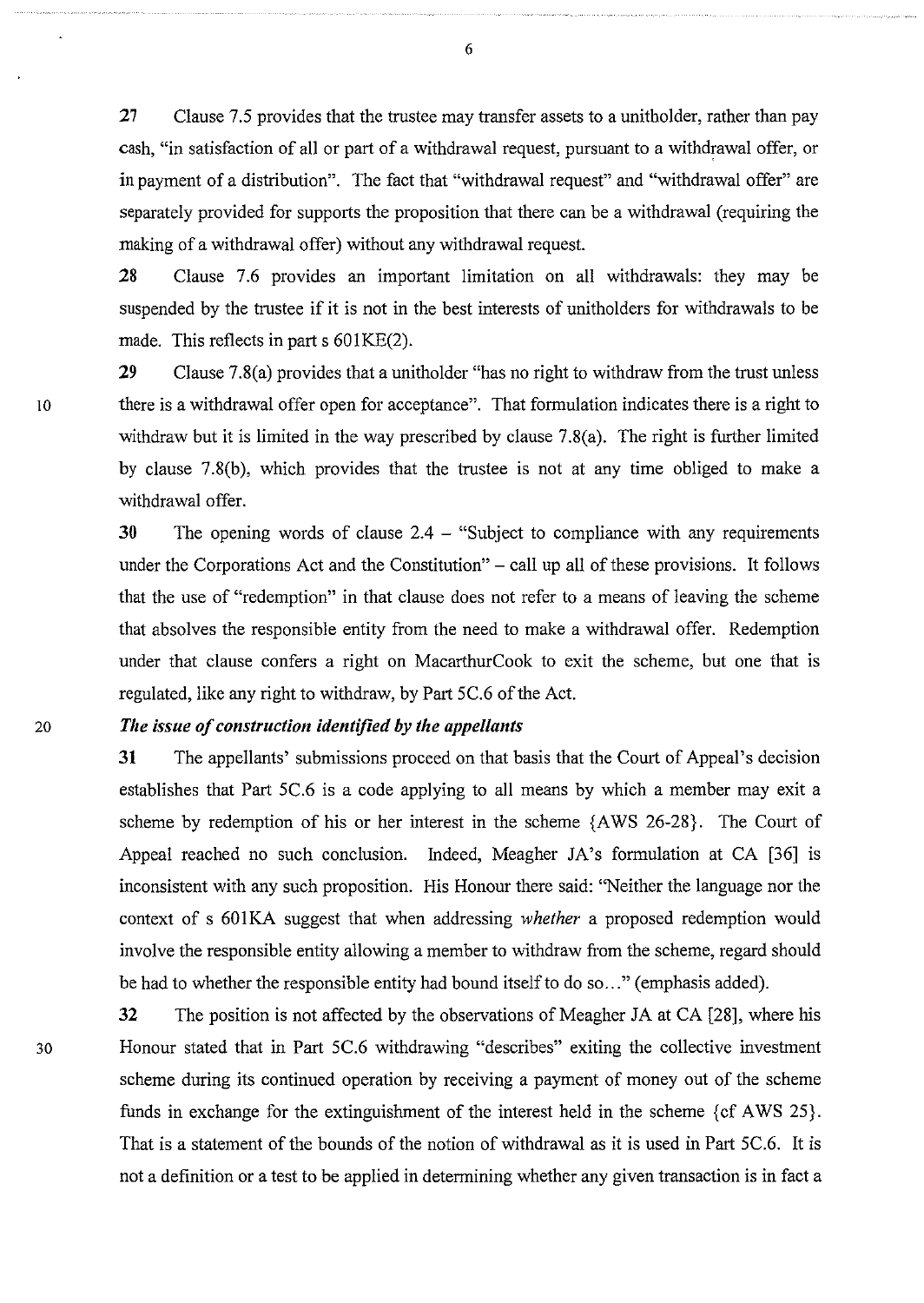withdrawal within the meaning of  $s$  601KA(3)(b). Nothing in Meagher JA's reasoning in CA [35]-[36] suggests that his Honour applied the observations in CA [28] in a manner that was determinative of the outcome in the present case.

33 Once the decision of the Court of Appeal is understood in this manner, the issue of statutory construction raised by this appeal becomes rather narrower than that which the appellants address. Indeed, if the issue were as stated in A WS 2 ("whether the procedures set out in Part 5C.6 ... apply to all ways in which a member of a registered managed investment scheme might exit a scheme, or whether ... it applies only where the member voluntarily seeks the return of that member's contribution to the scheme"), there would be no real controversy. 10 TFML agrees that Part 5C.6 applies to situations where a member voluntarily seeks the return of its contribution to the scheme; albeit there may be a question, which it is not necessary for this Court to resolve, as to whether Part 5C.6 applies in other situations too. The real controversy is whether entry into an anterior agreement, specifying the conditions on which redemption must or may occur, supplies whatever element of volition is necessary to amount to a withdrawal within the meaning of  $s$  601KA(3)(b).

# *Any requirement for volition is satisfied* in *the present case*

34 Meagher JA explained at CA [35] that any element of voluntariness or volition which the statutory phrase "allow a member to withdraw from the scheme" imports was supplied in the present case by the right to redemption which clause 2.4 of the facility agreements 20 conferred on MacarthurCook.

> 35 That reasoning is clearly right. It would be absurd to suggest that a party, who has extracted as an element of a commercial bargain the right to have its units redeemed, and who comes to court (as MacarthurCook does now) seeking to enforce that right, could be heard to say the redemption is occurring against its will.

36 It is wrong to describe clause 2.4, as the appellants do {AWS 38-39, 58}, as requiring a "compulsory redemption" - if by that phrase it is intended to be suggested that units are being redeemed against MacarthurCook's will. MacarthurCook exercised its volition by stipulating for the inclusion of clause 2.4 in the facility agreements in the first place. Presumably, it could exercise its volition again by declining to sue for any failure to redeem 30 under clause 2.4. The only party whose volition is confined is RFML: subject to the Act and the constitution, it has no choice but to redeem in the circumstances stipulated in clause 2.4.

> 37 As a result, it does not assist the appellants to assert that "withdrawal" connotes voluntary action {AWS 34-35}; or that references to an "opportunity to withdraw" suggest a choice {AWS 37}. Nor is it significant that the "logic" of Part 5C.6, which involves a process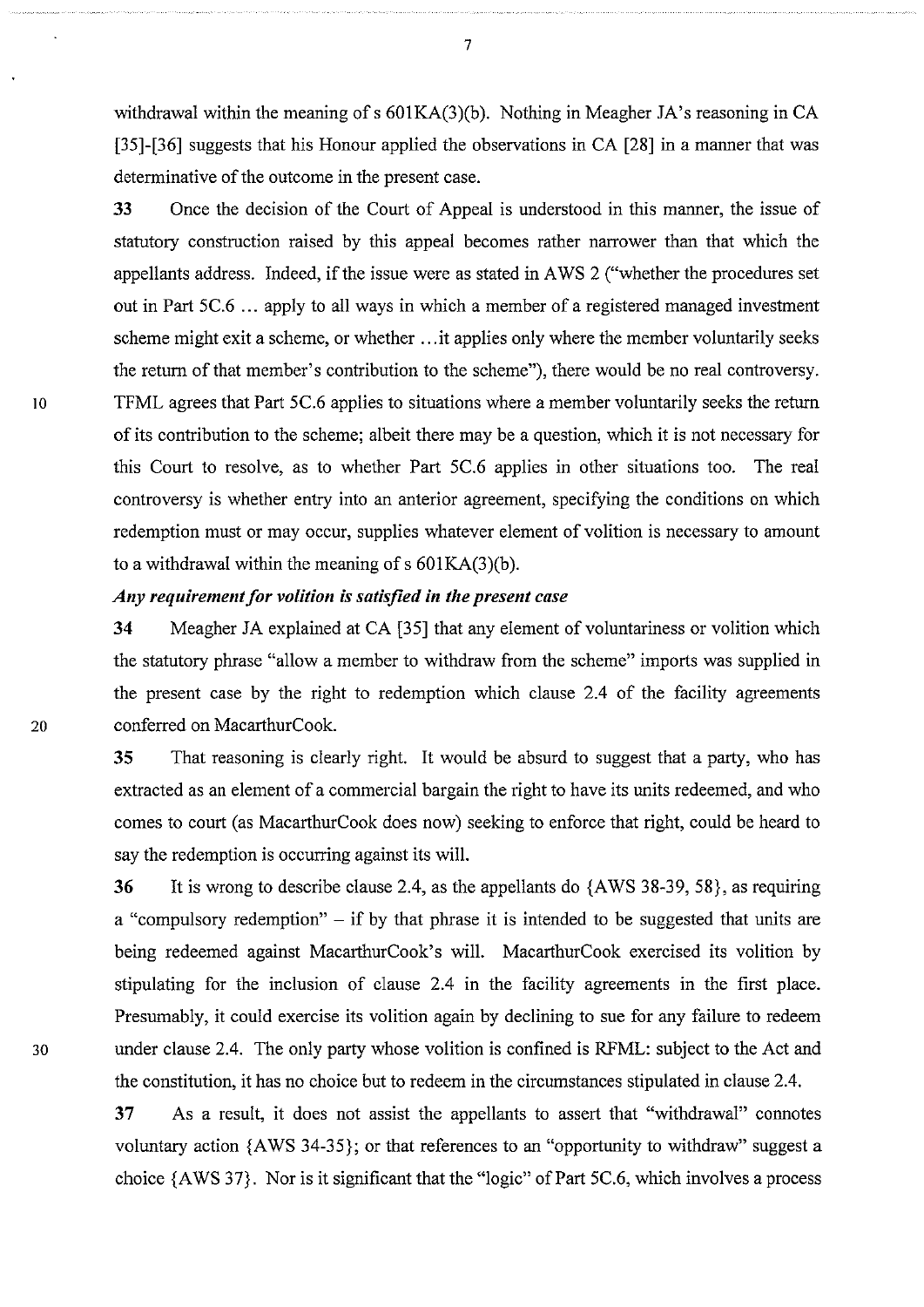of the making of withdrawal offers and contemplates also withdrawal requests made in response to such offers, may be suggestive of voluntary conduct {A WS 40-41}. If voluntary action was required, it was supplied by the entry into facility agreements containing clause 2.4.

## *The relevance of volition*

**38** It should be observed that the proposition that volition is required by the statute is contestable. Despite its heading, Part 5C.6 is not directed exclusively to rights to withdraw from a scheme. This is evident from the opening provision of Part  $5C.6 - s.601KA -$  which does not refer to a "right to withdraw" but rather to making "provision for members to 10 withdraw" (s 601KA(1) and (2)). The prohibition in s 601KA(3) on "allowing" a member to withdraw from a scheme except in certain circumstances should not be read narrowly as applying only where the member withdraws of its own volition { cf A WS 36}. Such a reading is inconsistent with the language of ss 601KA(l) and (2) just referred to; and it does not fit easily with the breadth of the duty imposed by  $s$  601FC(1)(k) to ensure all payments out of scheme property are made in accordance with the Act.

**39** The appellants submit that the statutory procedure in Part 5C.6 could not work sensibly in the case of a compulsory redemption because a unitholder could decline to cooperate e.g. by refusing to lodge a withdrawal request {AWS 43-44}. That is not self-evident. It is notable that each of the "compulsory redemption" provisions which the appellants invoke 20 at A WS 45 presupposes the existence of a withdrawal offer. None requires a withdrawal request.

**40** Thus, both clause 33.7, dealing with compulsory divestiture of Relevant Interests, and the garnishee-style provision in clause 17.3 dealing with recovery of unpaid money from unitholders, entitle the trustee to either sell or redeem unitholders' units. Both sets of provisions stipulate how the "proceeds" of any sale or redemption of units are to be applied (ell 17.3(b) and 33.7(c)). But one cannot know how to determine what are the proceeds of a redemption of units without a mechanism for calculating a redemption price. That mechanism is provided in clause 6.1. As explained above, that clause contemplates that there will be a withdrawal offer. It follows that a compulsory redemption of the sort permitted by 30 clauses 17.3 and 33.7 cannot occur without a withdrawal offer.

> **41** The appellants also refer to the need to be able to evict a member in certain circumstances {AWS 45}. Any such eviction must be pursuant to a constitutional provision enabling it to occur. The only provision in the constitution which could permit eviction at will is clause 7.4. It provides that the trustee may redeem the units of any unitholder without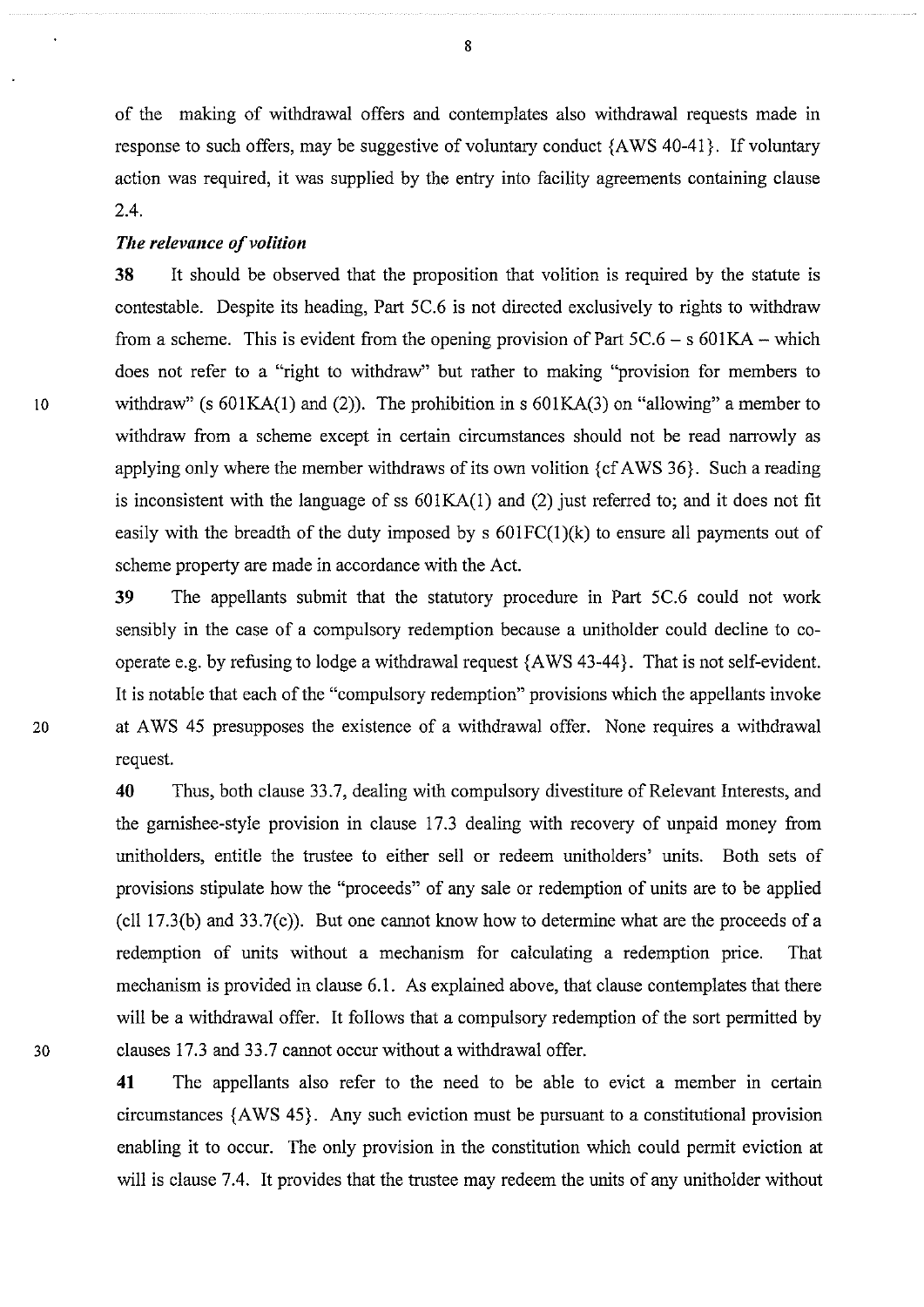the need for a "withdrawal request". That does not dispense with the requirement, recognised in clauses 7.3(b) and 7.8(a), to make a withdrawal offer if the trust is not liquid.

42 It has never been suggested that these provisions of the constitution are invalid or somehow fail to comply with the Act. The prudential concerns which Part 5C.6 addresses apply to them. For instance, in determining whether to sell or redeem under the compulsory divestiture or garnishee provisions, the responsible entity would need to consider whether there are sufficient assets available to effect a redemption.

43 However, it must be emphasised that whether these forms of compulsory redemption fall within the scope of Part 5C.6 does not need to be determined. Each of clauses 17.3, 33.7 10 and 7.4 (at least, where it is used to "evict" a particular member) deal with considerations remote from the facts of the present case, because they involve situations where there may be a need to divest the interests of a particular unitholder contrary to the wishes of that unitholder. The present case is different because, as already explained, it involves giving effect to the desire of a unitholder - which desire has been elevated to the form of a contractual right - to exit the scheme when a particular condition is satisfied. It is not repugnant to the statute to require that such a unitholder make a withdrawal request if it wishes to enforce that right.

#### *There is no "charade"*

44 The appellants submit that it would have been a "charade", or a "pointless exercise in 20 formality for its own sake", for RFML to make a withdrawal offer and receive a withdrawal request in the present case {AWS 46-47}. That is not so. The submission assumes that the right to redemption MacarthurCook obtained under clause 2.4 is one to which the responsible entity was bound to give effect come what may. That is not the case if Part 5C.6 applies. The provisions of that part may preclude an offer being made (e.g. because assets may be not be available within s 601KB(l)), or require it to be cancelled (e.g. because it is in the best interests of members for that to occur under  $s$  601KE(1)(b)).

45 The relevance of Part 5C.6 is plain when regard is had to the facts of the present case. MacarthurCook's claim was that in the events that happened it was entitled under clause 2.4 to have redeemed 12,347,079 units at a price of \$1 each {CA [15]}. A redemption of that 30 order would plainly have an effect on RFML's ability to make redemption offers to other unitholders. Additionally, such a redemption might have required RFML to have recourse to non-liquid assets if it did not retain the funds received as a result of accepted applications under the public offer.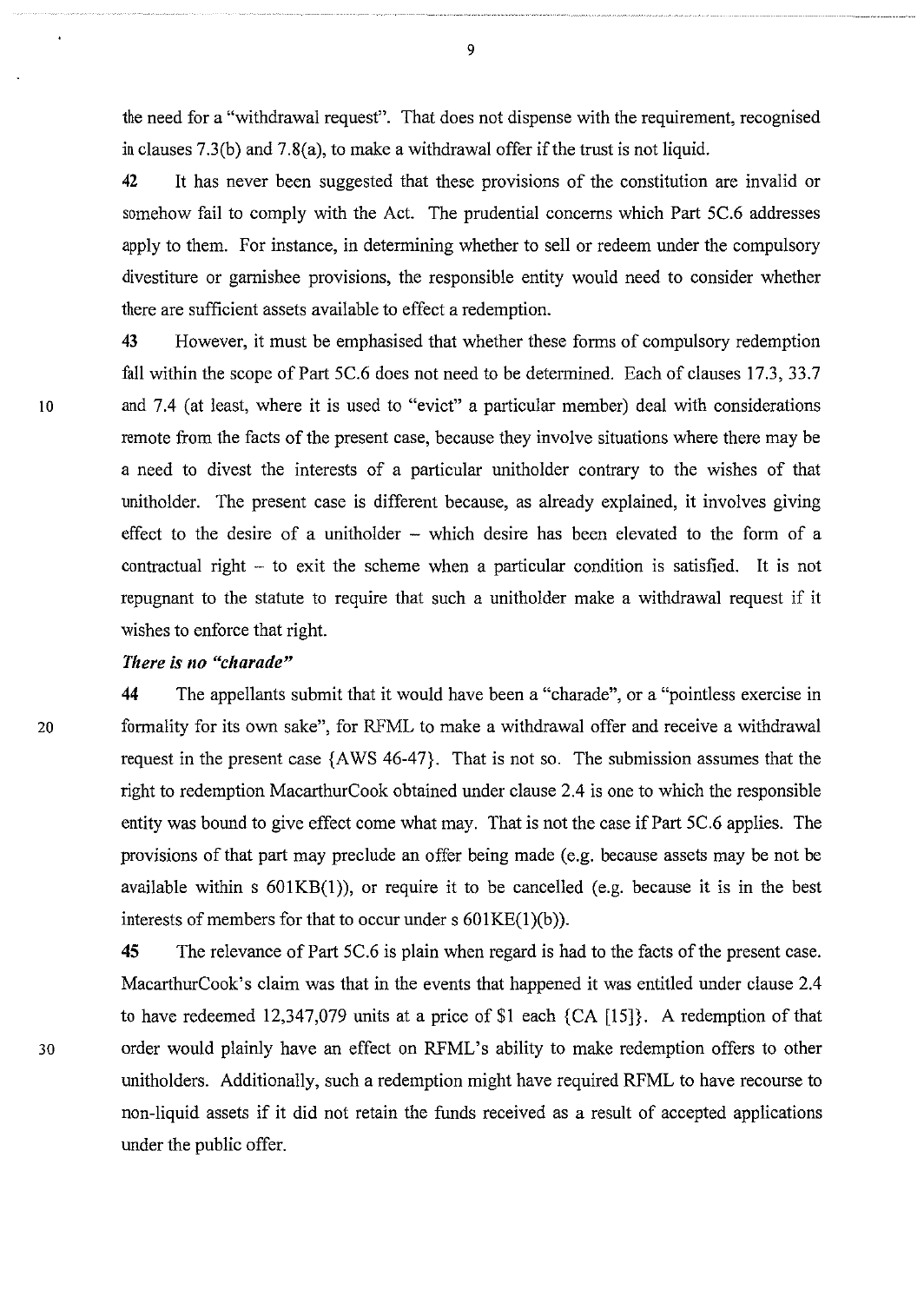**46** Once these matters are appreciated, it is clear there is no charade but a structured process designed to ensure that the financial viability of the scheme is not undermined by the making of redemptions that the responsible entity cannot afford to make and which are made only because it has contractually bound itself to make them.

**47** This is not undermined by the consideration that, under the terms of issue of the units, i.e. clause 2.4, MacarthurCook was not entitled to decline to be redeemed {AWS 47-48; 58}. Clause 2.4 is included for MacarthurCook's benefit. Its evident purpose is to ensure it will be able to exit the scheme despite the fact that the responsible entity may not otherwise be minded to make an offer to it to have its units redeemed. Even if it were correct to assert that 10 RFML could rely on clause 2.4 to redeem MacarthurCook's units against its will, it is very difficult to conceive of a situation where RFML would wish to do so (at least while the scheme remained non-liquid). The more likely situation is one where RFML is reluctant to effect a redemption under clause 2.4 because that would leave fewer liquid assets available for satisfying redemption requests by other unitholders. One can safely assume that had MacarthurCook wished to remain a unitholder, it would have been most welcome to do so. As the appellants observe {A WS 49}, this is precisely what it did when it converted its Tranche 1 units into ordinary units in the scheme.

#### *Prefatory materials*

**48** The appellants state that the concerns Part 5C.6 is directed to addressing include the 20 need to avoid exit rules that create unrealistic expectations; accommodating situations where there are no suitable assets to be sold to meet withdrawals, and avoiding the need to sell or borrow against non-liquid assets {A WS 54}. They say the overall purpose was to avoid a "rush to the door" that would disadvantage continuing members {AWS 55}. It is uncontroversial that these are the concerns Part 5C.6 seeks to address; although it should be remembered that Part 5C.6 is not the first legislative foray into this field: see the provisions of Div SA of Part 7.12 of the Law, discussed above.

**49** The appellants rely on the prefatory materials in an attempt to demonstrate that Part 5C.6 was intended *only* to govern voluntary exits as opposed to all forms of exit from a managed investment scheme {AWS 50, 56, 61}. That proposition, even if correct, does not 30 answer the primary question, namely, whether clause 2.4 was voluntary in the relevant sense. For present purposes it is sufficient to observe there is nothing in the prefatory materials, or the concerns identified in the previous paragraph, to suggest that Part 5C.6 is irrelevant in a case where a unitholder has stipulated in advance the circumstances in which it wishes to have its units redeemed. Although here MacarthurCook was the only unitholder in its class, if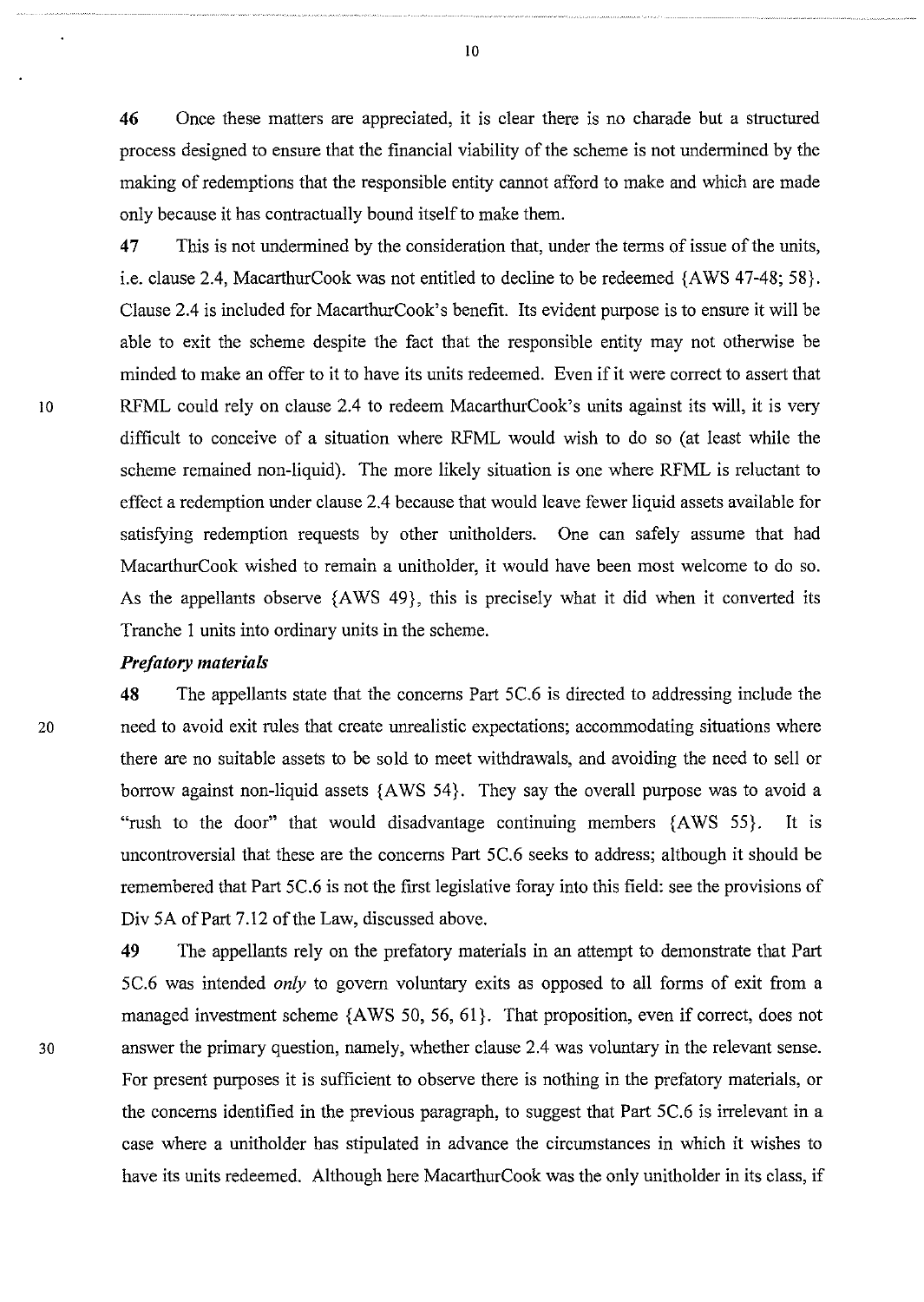the appellants are right there is no reason why the responsible entity could not make issues to several unitholders on terms that entitles them to have their units redeemed within a given period. Assuming any one unitholder seeks to enforce its entitlement to be redeemed at a time when available assets may be scarce, there is every reason to fear a "rush to the door" from other unitholders as well.

## *Anterior agreements undermining the financial security of a scheme*

**50** The Court of Appeal pointed out that, on the appellants' construction, the restriction and protection which s 601KA(3) seeks to provide for the financial security of the scheme might be avoided by any anterior agreement member which obliges the responsible entity to 10 redeem it in specified circumstances {CA [36]}. As is evident from the submissions that have already been made, TFML embraces that observation. Its force is not dented by the criticisms the appellants make of it in their submissions.

**51** The appellants first seek to distinguish clause 2.4 from the kind of anterior agreement with which the Court of Appeal was concerned at CA [36], on the basis that clause 2.4 is one of the "terms of issue" of the appellants' units, which "had been issued to give effect to the underwriting that was at the heart of this arrangement" {AWS 58}. The fact that clause 2.4 is one of the terms of issue of MacarthurCook's units is beside the point. Terms of issue remain subject to the Act, as the opening words of clause 2.4 acknowledge. Nor does the fact that MacarthurCook was an underwriter give it any privileged position. It is not an essential 20 feature of an underwriting agreement that the underwriter must have its units redeemed within a given period. It is quite conceivable (and, one would think, more common) that an underwriter will receive units which are redeemable on the same terms and conditions as apply to the redemption of ordinary unitholders' units. There could be no objection to Part 5C.6 applying to such an arrangement, despite the fact that the underwriter has subscribed for units pursuant to an agreement to do so and not as a member of the public responding to a public offer. It is not obvious why an underwriter who has stipulated in advance for its units to be redeemed within a given period and in certain specified circumstances should have any stronger claim to escape the operation of the Part.

**52** The appellants next seek to differentiate an agreement with an existing member that 30 empowers the member to call for redemption at a time of the member's choosing (which agreement they say should be caught by Part 5C.6), from an agreement of the sort they made (which they say should not be so caught) {AWS 60}. There is no logic in that distinction. There can be no relevant difference between an agreement empowering a member to call for redemption at the time of its choosing, and an agreement by which a member stipulates in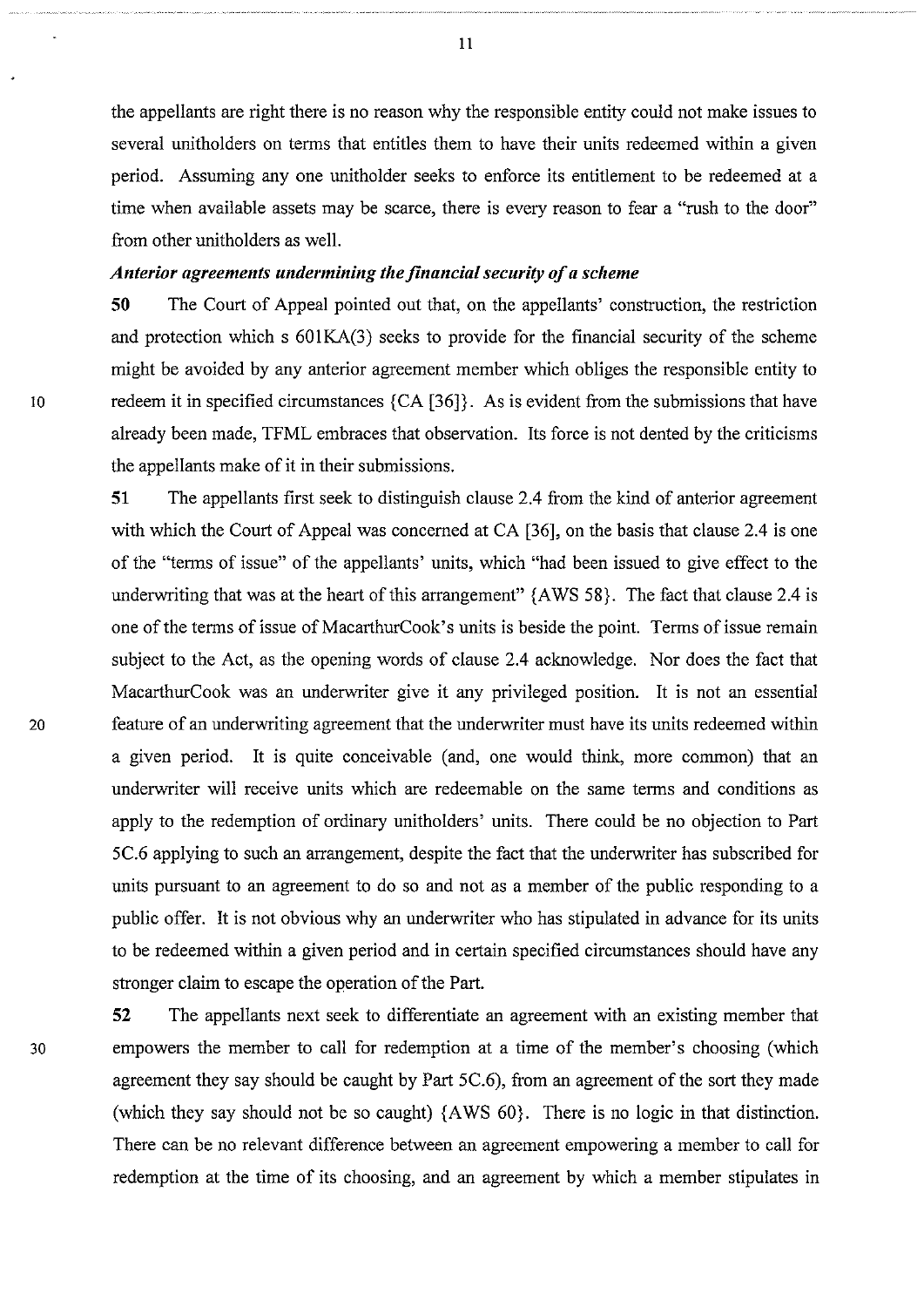advance the time at which it chooses to be redeemed. Both types of agreement involve a member exercising its volition to leave the scheme; and both involve a risk that the member may leave the scheme at a time when there may not be sufficient assets to effect redemption of the member's units, or when redemption may not be in the best interests of unitholders.

53 The appellants also point to the duties of the responsible entity under s 601FC and 601FD, which they say would prevent the responsible entity of an illiquid scheme from issuing a class of units on terms that members would be redeemed after a fixed period of time, without first considering whether such an issue would be in the best interests of members generally and consistent with the duty to treat members of different classes fairly {A WS 62- 10 65}. So much may be accepted. However, that does not address the concerns to which Part 5C.6 is directed. That part directs attention to the state of affairs at the time that the responsible entity proposes to effect redemption, not at the time that units are issued.

54 Finally, the appellants emphasise that there was no question that it was in the interests of members for MacarthurCook to make an advance to RFML, repayable to the extent that there were monies received from the public offering, so that RFML could be put into funds to carry out the purpose of the scheme in advance of the receipt of subscription monies from investors {A WS 66}. Again, so much may be accepted. But the fact that the advance of funds by MacarthurCook was beneficial to the scheme cannot immunise MacarthurCook from the provisions of Part 5C.6. The "advance" MacarthurCook made, which in substance was a 20 subscription for units, could hardly be more or less beneficial to the fund than the \$12.3m in subscriptions RFML subsequently received from the public. Both sets of subscriptions provided the fund with money to enable it to pursue its lawful endeavours.

55 The appellants chose to underwrite RFML's public offer by subscribing for units which were redeemable on the terms and conditions provided for in clause 2.4 and which if, not so redeemed within the year-long subscription period, were required to be re-purchased pursuant to clause 2.6. Given that the appellants' objective appears to have been to have their money returned in a year in any event, the appellants did not have to structure their investment in the way that they did. They could instead have stipulated that the moneys they provided be repaid as a loan. But having chosen an investment in units in a managed 30 investment scheme as the vehicle by which they performed their underwriting obligations, the appellants became subject to the legal framework for which Part 5C.6 provides. They could not adopt that overall structure while seeking to contract out of particular regulatory provisions which did not suit their purposes: cf *Westfield Management v AMP Capital* 

12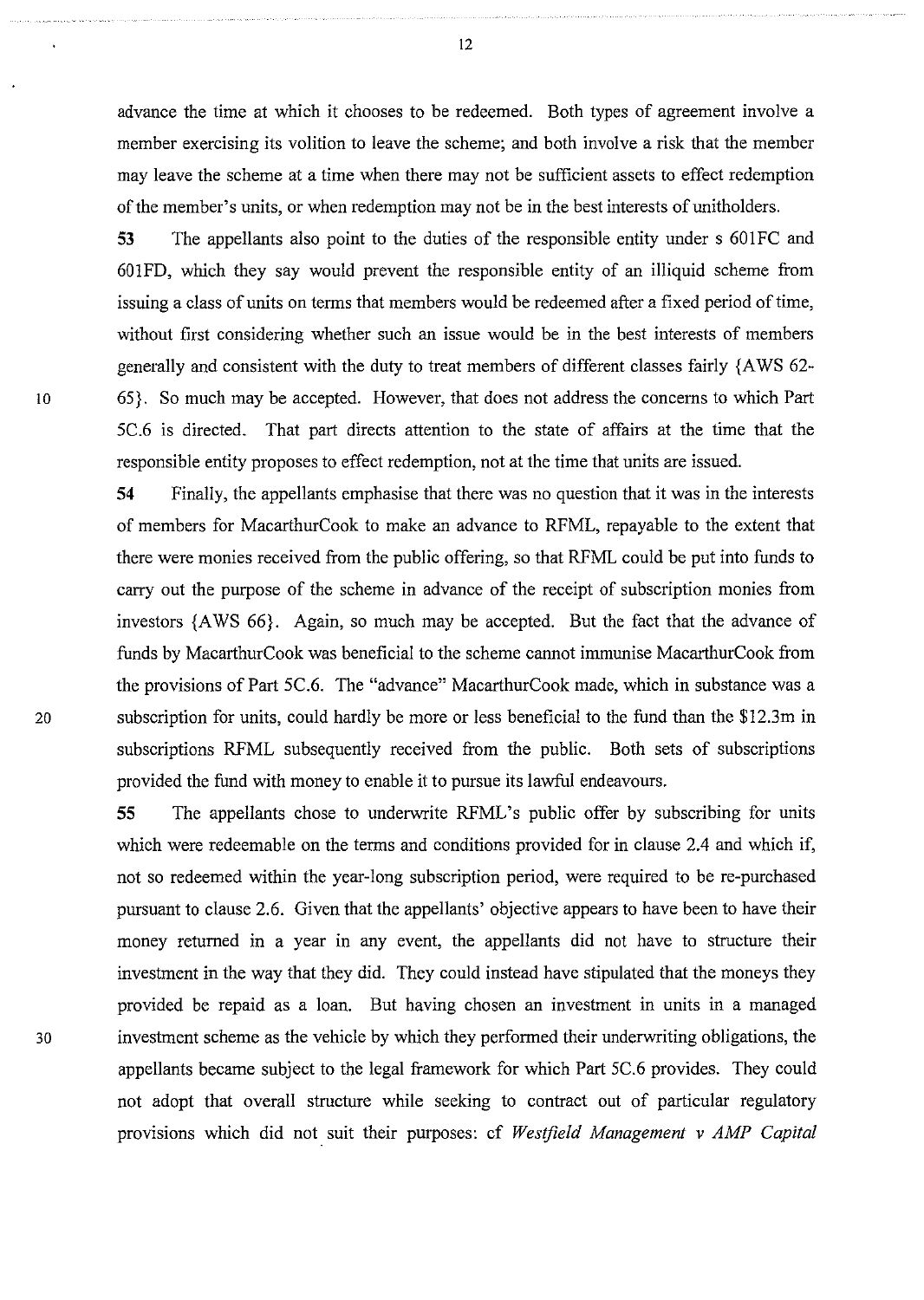*Property Nominees* (2012) 247 CLR 129 at [52]. Yet that is what the appellants' approach in the present case would permit.

**56** It should not be overlooked that the construction for which TFML contends does not deny the appellants the benefit of the bargain they made. If clause 2.4 was not or could not be complied with, they had the benefit of RFML's promise in clause 2.6 to re-purchase their units, which promise was not constrained by the requirements of either the Act or the constitution and was given by RFML personally.

## *Notice of Contention*

**57** If, contrary to TFML's submissions, any redemption of MacarthurCook's units 10 pursuant to clause 2.4 did not need to comply with Part 5C.6 of the Act, it will be necessary to consider TFML's Notice of Contention.

> **58** The consequence of Part 5C.6 of the Act not applying would be that there was no obligation on RFML to make a withdrawal offer before redeeming MacarthurCook's units. However, it does not follow that there was a breach of clause 2.4 in RFML failing to effect a redemption of MacarthurCook's units by the end of the subscription period, being 31 October 2008 in the case of FAT 3 and 3 December 2008 in the case of FAT4 and FAT5. There was no breach of clause 2.4 for the following reasons.

**59** *First,* there was no breach of clause 2.4 in RFML failing to redeem MacarthurCook's units before 29 September 2008. Meagher JA made such a finding expressly at CA [62] 20 where he said that "RFML could not have been in breach of any obligation to redeem or make an offer of withdrawal on 29 September 2008". That finding is not challenged by the appellants.

**60** *Secondly,* there could have been no breach of clause 2.4 in RFML failing to redeem MacarthurCook's units after 29 September 2008. Meagher JA did not expressly make a finding to that effect; although he did say at CA [62] that after 29 September 2008 RFML "had no obligation to make a withdrawal offer because of the suspension issued on that date". That is an allusion to CA [53], where Meagher JA referred to the fact that clause 7.6 of the constitution permitted RFML to suspend withdrawals if it was not in the best interests of unitholders for withdrawals to be made; and noted that it was not suggested by 30 MacarthurCook that the decision taken by RFML on 29 September 2008 to suspend "all withdrawals", was not justified or not a proper exercise of the clause 7.6 power.

> **61** The same reasoning compels the conclusion that it was not a breach of clause 2.4 for RFML to fail to redeem MacarthurCook's units after 29 September 2008. Having by then formed a view that it was in the best interests of its members to suspend withdrawals (a view

13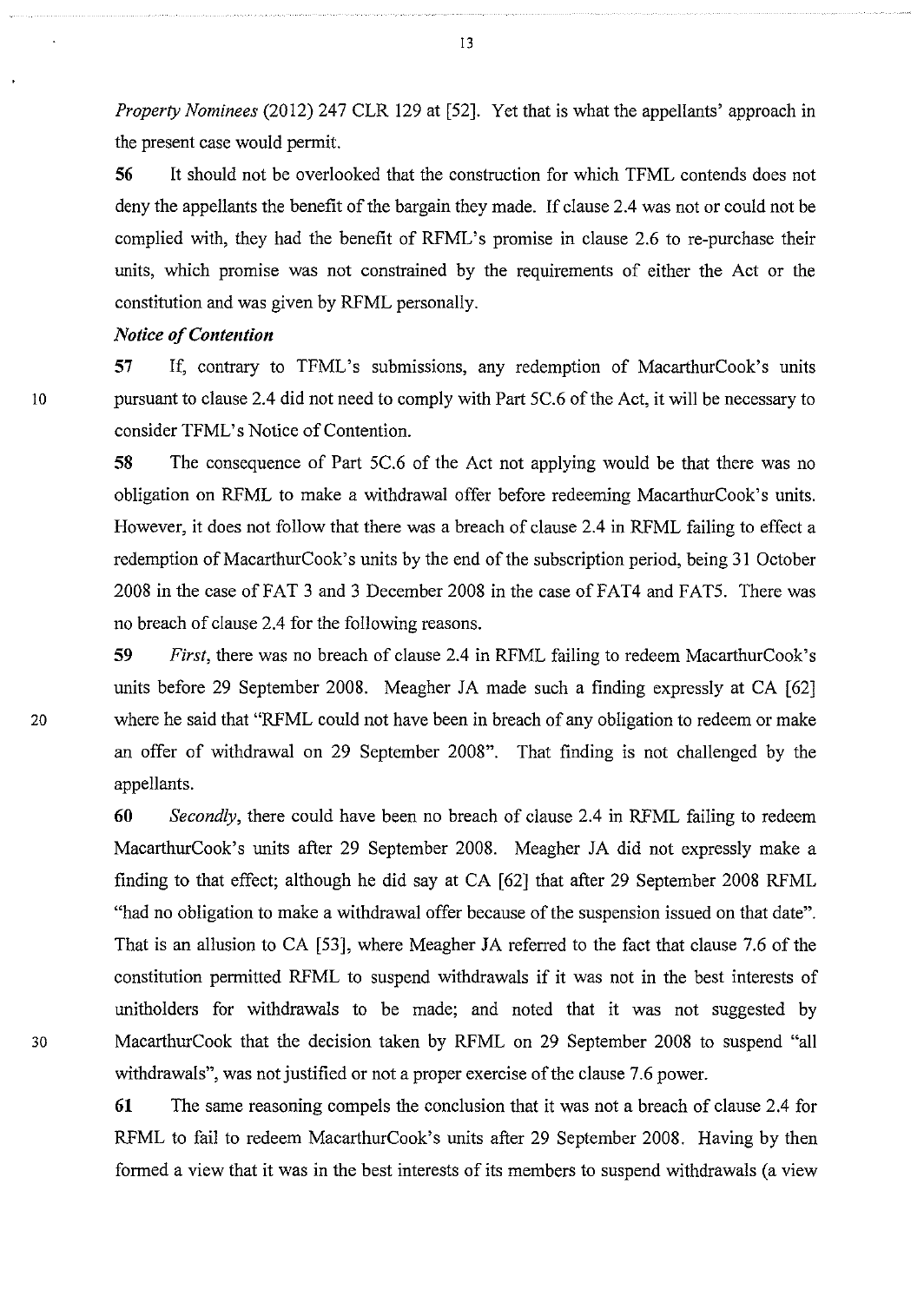which, as Meagher JA pointed out, was never challenged below), RFML could not, consistently with its duty under s 601FC(1) of the Act to act in the best interests of unitholders, proceed to redeem MacarthurCook's units. Any obligation to redeem imposed by clause 2.4 was expressly subject to the Act and, therefore, subject to the operation of s 601FC. It was also subject to the Constitution, clause 7.6 of which empowered the trustee to suspend withdrawals for a period of time if it is not in the interests of unitholders for withdrawals to be made.

**62** The only difference between the finding made by Meagher JA at CA [62] and the finding now contended for is that the former relates to the obligation to make a withdrawal 10 offer (which is a precursor to redemption), while the latter relates to redemption simpliciter. That is not a difference of any significance. It is true that  $s$  601KE(1)(b) contains an express obligation to cancel a withdrawal offer if it is in the best interests of members to do so; but that is simply an application to particular circumstances of the more generally expressed duty for which  $s$  601 FC(1) provides.

## *Availability of Notice of Contention point*

**63** Contrary to A WS 29, TFML did not concede below that should the appellants succeed on the issue of construction, then the notice issued by RFML suspending withdrawals would not operate to relieve RFML of the obligation imposed on it by clause 2.4 {AWS 29}. The only concession made was that if Part 5C.6 did not apply, the constitution did not provide an 20 alternative source of obligation to make a withdrawal offer. That is clear when the passage of transcript on which the appellants rely, transcript 5/4/13 at p 7.40, is read in its context. The relevant context includes the entirety of the exchange in transcript 5/4113 pp 7.10 to 8.45.

**64** There is accordingly no bar to TFML advancing in this Court the arguments the subject of its Notice of Contention. Those arguments were advanced in written submissions in reply in the Court of Appeal {TFML's reply submissions, dated 6 February 2013, para 21}, albeit that court did not address them specifically. The arguments were not advanced in chief, and were not the subject of the notice of appeal in the Court of Appeal, for the simple reason that Hammerschlag J had found that Part 5C.6 did apply to the redemption for which clause 2.4 provides. There was thus no cause for TFML to advance (except in response to 30 MacarthurCook's submissions) any case that depended on the proposition that the trial judge was wrong in making that finding.